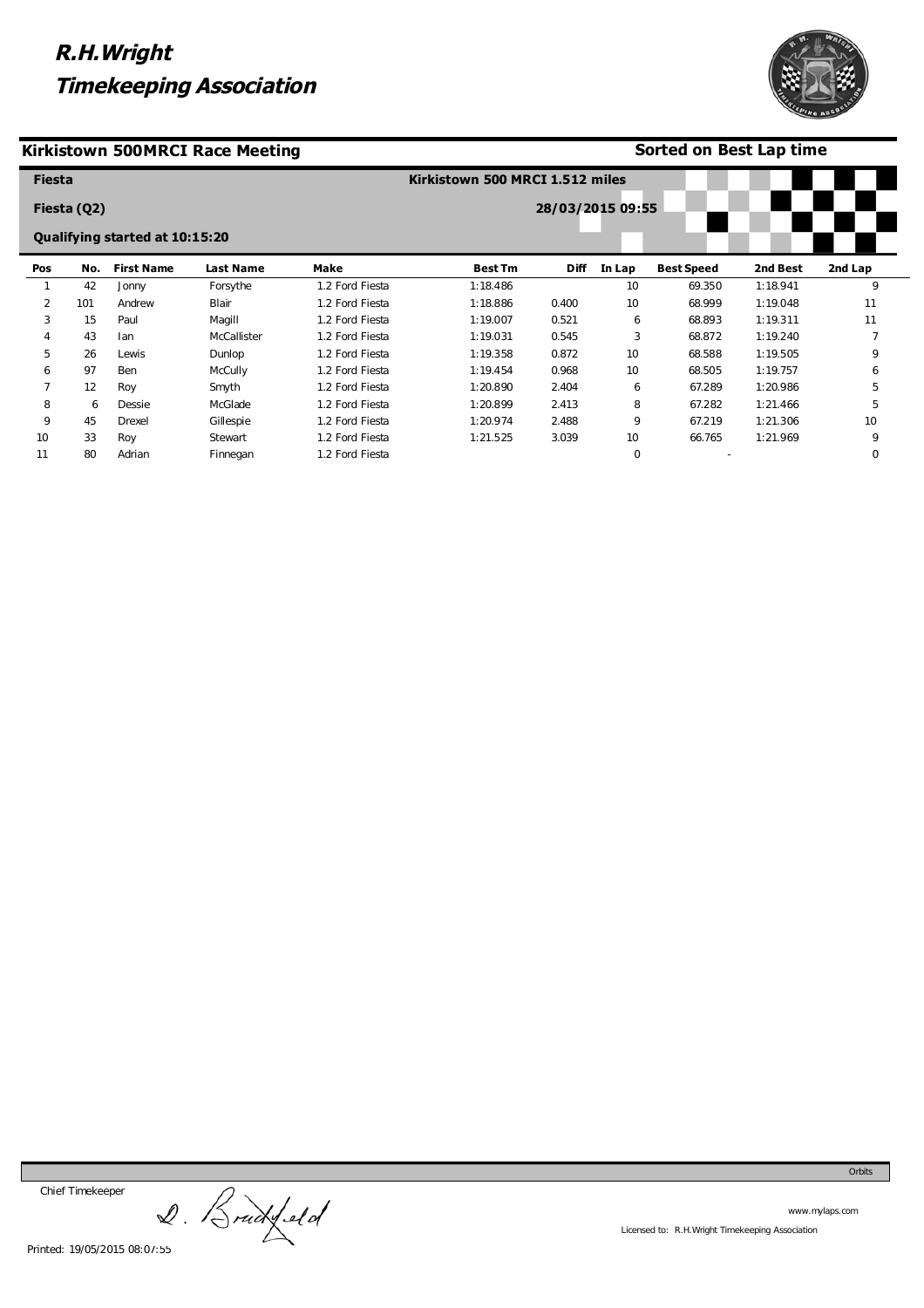#### **Kirkistown 500MRCI Race Meeting**



**Sorted on Laps**

| <b>Fiesta</b>                |               |                   |                                             |                 | Kirkistown 500 MRCI 1.512 miles |             |      |                  |                   |                |        |
|------------------------------|---------------|-------------------|---------------------------------------------|-----------------|---------------------------------|-------------|------|------------------|-------------------|----------------|--------|
|                              | Fiesta 1 (R1) |                   | Race (12:00 and 1 Laps) started at 12:01:12 |                 |                                 |             |      | 28/03/2015 11:45 |                   |                |        |
| Pos                          | No.           | <b>First Name</b> | <b>Last Name</b>                            | Make            | <b>Total Tm</b>                 | <b>Diff</b> | Laps | Avg. Speed       | <b>Best Speed</b> | <b>Best Tm</b> | In Lap |
|                              | 101           | Andrew            | Blair                                       | 1.2 Ford Fiesta | 13:21.949                       |             | 10   | 67.872           | 69.582            | 1:18.225       | 10     |
| $\overline{2}$               | 80            | Adrian            | Finnegan                                    | 1.2 Ford Fiesta | 13:24.808                       | 2.859       | 10   | 67.631           | 69.211            | 1:18.644       | 6      |
| 3                            | 15            | Paul              | Magill                                      | 1.2 Ford Fiesta | 13:25.209                       | 3.260       | 10   | 67.598           | 69.214            | 1:18.641       | 10     |
|                              | 43            | lan               | McCallister                                 | 1.2 Ford Fiesta | 13:25.803                       | 3.854       | 10   | 67.548           | 69.363            | 1:18.472       | 9      |
| 5                            | 26            | Lewis             | Dunlop                                      | 1.2 Ford Fiesta | 13:27.205                       | 5.256       | 10   | 67.430           | 69.395            | 1:18.435       | 9      |
| 6                            | 42            | Jonny             | Forsythe                                    | 1.2 Ford Fiesta | 13:33.461                       | 11.512      | 10   | 66.912           | 69.534            | 1:18.279       | 6      |
|                              | 12            | Roy               | Smyth                                       | 1.2 Ford Fiesta | 13:33.839                       | 11.890      | 10   | 66.881           | 68.104            | 1:19.922       | 6      |
| 8                            | 33            | Roy               | Stewart                                     | 1.2 Ford Fiesta | 13:38.419                       | 16.470      | 10   | 66.507           | 68.286            | 1:19.709       | 8      |
| 9                            | 45            | Drexel            | Gillespie                                   | 1.2 Ford Fiesta | 13:39.668                       | 17.719      | 10   | 66.405           | 68.024            | 1:20.016       | 9      |
| 10 <sup>°</sup>              | 6             | Dessie            | McGlade                                     | 1.2 Ford Fiesta | 13:40.098                       | 18.149      | 10   | 66.370           | 67.887            | 1:20.178       | 8      |
| Not classified<br><b>DNF</b> | 97            | Ben               | McCully                                     | 1.2 Ford Fiesta | 6:51.438                        | <b>DNF</b>  | 5    | 66.146           | 68.087            | 1:19.942       | 4      |

#### **Announcements**

No transponder times recorded for No 15

| <b>Margin of Victory</b> | Avg. Speed            | <b>Best Lap Tm</b> | <b>Best Speed</b> | Best Lap by                                                        |
|--------------------------|-----------------------|--------------------|-------------------|--------------------------------------------------------------------|
| 2.859                    | 67.872                | 1:18.225           | 69.582            | 101 - Andrew Blair                                                 |
|                          |                       |                    |                   | Orbits                                                             |
| Chief Timekeeper         | $Q.$ $\beta$ ruckleld |                    |                   | www.mylaps.com<br>Licensed to: R.H. Wright Timekeeping Association |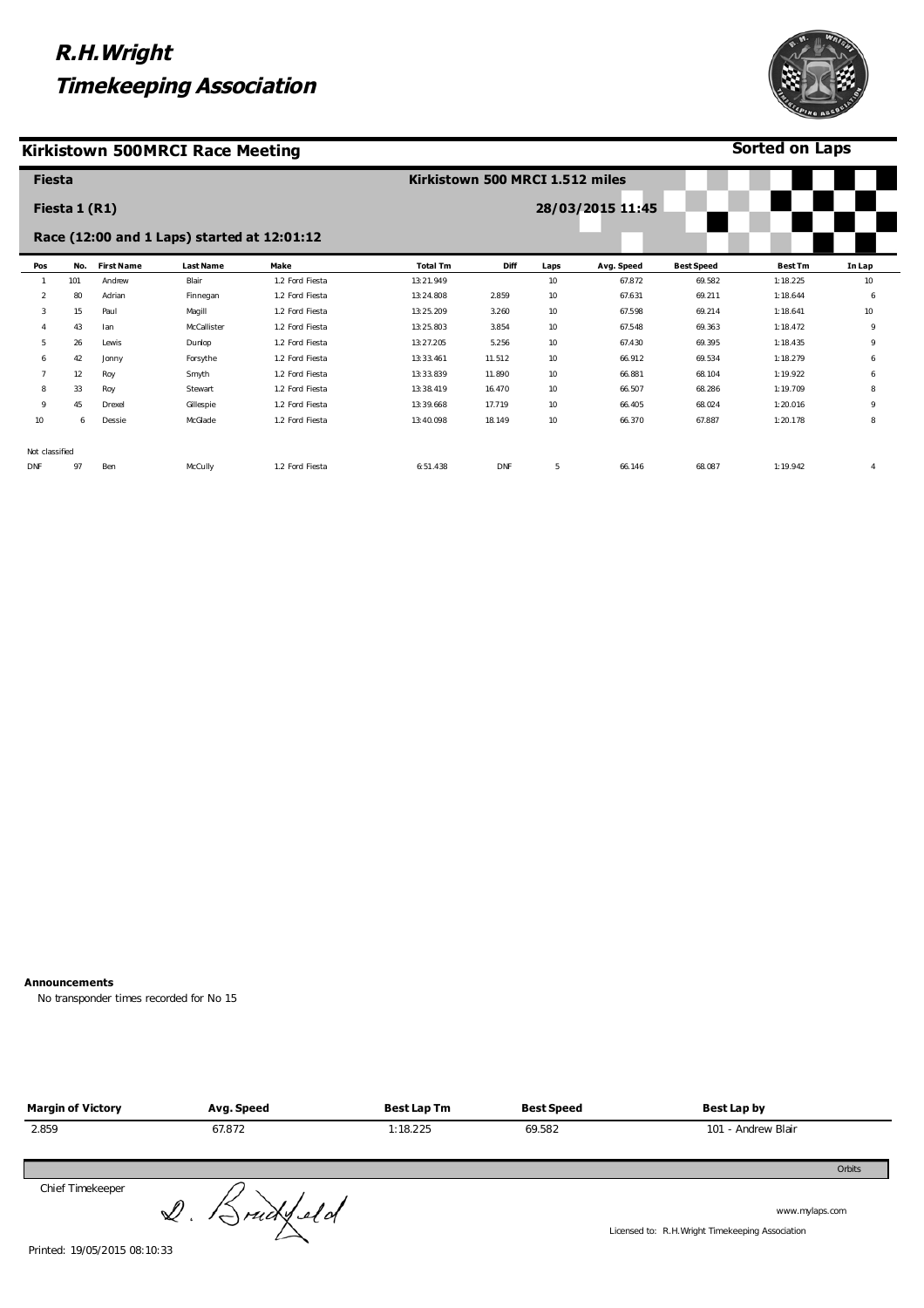#### **Kirkistown 500MRCI Race Meeting**



**Sorted on Laps**

| <b>Fiesta</b>                |               |                   |                                             |                 | Kirkistown 500 MRCI 1.512 miles |            |      |                  |                   |                |                |
|------------------------------|---------------|-------------------|---------------------------------------------|-----------------|---------------------------------|------------|------|------------------|-------------------|----------------|----------------|
|                              | Fiesta 2 (R7) |                   | Race (12:00 and 1 Laps) started at 15:20:20 |                 |                                 |            |      | 28/03/2015 15:05 |                   |                |                |
| Pos                          | No.           | <b>First Name</b> | <b>Last Name</b>                            | Make            | <b>Total Tm</b>                 | Diff       | Laps | Avg. Speed       | <b>Best Speed</b> | <b>Best Tm</b> | In Lap         |
|                              | 42            | Jonny             | Forsythe                                    | 1.2 Ford Fiesta | 14:31.434                       |            | 11   | 68.707           | 69.841            | 1:17.935       | 11             |
| 2                            | 101           | Andrew            | Blair                                       | 1.2 Ford Fiesta | 14:31.746                       | 0.312      | 11   | 68.682           | 69.910            | 1:17.857       | 11             |
| 3                            | 15            | Paul              | Magill                                      | 1.2 Ford Fiesta | 14:34.035                       | 2.601      | 11   | 68.502           | 69.740            | 1:18.047       |                |
| 4                            | 97            | Ben               | McCully                                     | 1.2 Ford Fiesta | 14:36.919                       | 5.485      | 11   | 68.277           | 69.830            | 1:17.947       |                |
| 5                            | 43            | lan               | McCallister                                 | 1.2 Ford Fiesta | 14:37.330                       | 5.896      | 11   | 68.245           | 69.540            | 1:18.272       | 8              |
| 6                            | 26            | Lewis             | Dunlop                                      | 1.2 Ford Fiesta | 14:37.850                       | 6.416      | 11   | 68.204           | 69.839            | 1:17.937       | Q              |
|                              | 80            | Adrian            | Finnegan                                    | 1.2 Ford Fiesta | 14:38.521                       | 7.087      | 11   | 68.152           | 69.747            | 1:18.039       |                |
| 8                            | 45            | Drexel            | Gillespie                                   | 1.2 Ford Fiesta | 14:52.304                       | 20.870     | 11   | 67.100           | 68.501            | 1:19.459       | 5              |
| 9                            | 33            | Roy               | Stewart                                     | 1.2 Ford Fiesta | 15:00.105                       | 28.671     | 11   | 66.518           | 68.035            | 1:20.003       | $\overline{2}$ |
| 10                           | 6             | Dessie            | McGlade                                     | 1.2 Ford Fiesta | 15:00.408                       | 28.974     | 11   | 66.496           | 68.492            | 1:19.470       | 5              |
| Not classified<br><b>DNF</b> | 12            | Roy               | Smyth                                       | 1.2 Ford Fiesta | 8:14.606                        | <b>DNF</b> | 6    | 66.029           | 68.226            | 1:19.779       | $\overline{2}$ |

| <b>Margin of Victory</b> | Avg. Speed | Best Lap Tm | <b>Best Speed</b> | Best Lap by        |
|--------------------------|------------|-------------|-------------------|--------------------|
| 0.312                    | 68.707     | 1:17.857    | 69.910            | 101 - Andrew Blair |
|                          |            |             |                   | Orbits             |

Chief Timekeeper

www.mylaps.com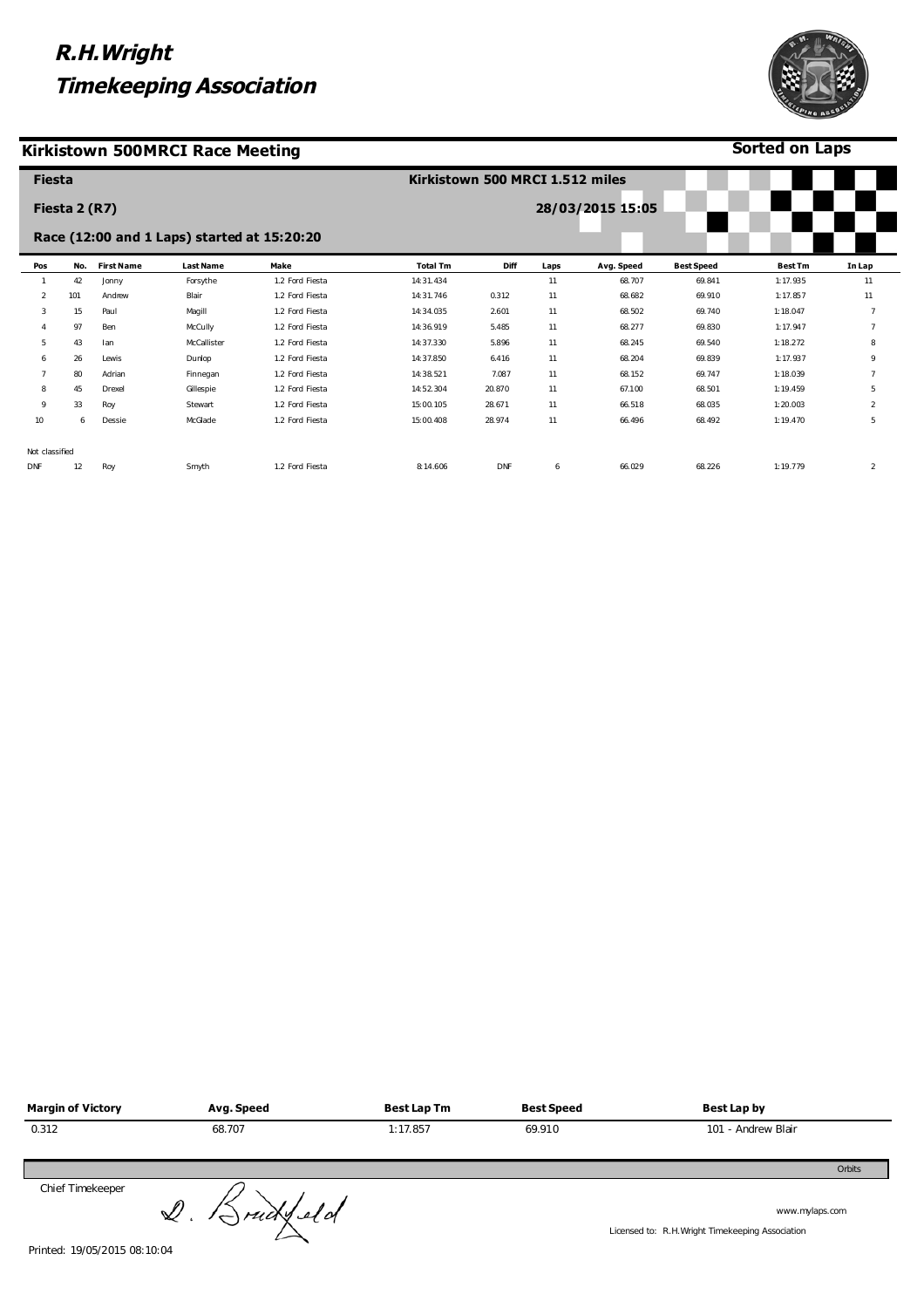



#### **Sorted on Best Lap time**

|                |     | <b>Formula Ford 1600</b>              |                  |                  | Kirkistown 500 MRCI 1.512 miles |                  |                |                   |          |                |
|----------------|-----|---------------------------------------|------------------|------------------|---------------------------------|------------------|----------------|-------------------|----------|----------------|
|                |     | Formula Ford 1600 (Q4)                |                  |                  |                                 | 28/03/2015 10:45 |                |                   |          |                |
|                |     | <b>Qualifying started at 10:56:34</b> |                  |                  |                                 |                  |                |                   |          |                |
| Pos            | No. | <b>First Name</b>                     | <b>Last Name</b> | Make             | <b>Best Tm</b>                  | <b>Diff</b>      | In Lap         | <b>Best Speed</b> | 2nd Best | 2nd Lap        |
|                | 5   | Jonathan                              | McMullan         | Van Diemen DP09  | 1:02.426                        |                  | 4              | 87.192            | 1:02.680 | 3              |
| $\overline{2}$ | 76  | Jake                                  | Byrne            | Ray GR13         | 1:02.482                        | 0.056            | $\overline{2}$ | 87.113            | 1:02.484 |                |
| 3              | 48  | Adrian                                | Pollock          | Van Diemen DP08  | 1:02.501                        | 0.075            | 4              | 87.087            | 1:02.568 | 2              |
| 4              | 6   | Alan                                  | Davidson         | Mondiale M89S    | 1:02.862                        | 0.436            | 9              | 86.587            | 1:03.111 |                |
| 5              | 16  | Wilson                                | Thompson         | Van Diemen RF00  | 1:03.552                        | 1.126            | 5              | 85.647            | 1:03.689 | 4              |
| 6              | 20  | Sean                                  | Lillis           | Ray GR05         | 1:03.831                        | 1.405            | 4              | 85.272            | 1:04.493 | 9              |
|                | 18  | Arnie                                 | <b>Black</b>     | Crossle 32F      | 1:04.170                        | 1.744            | 3              | 84.822            | 1:04.786 |                |
| 8              | 52  | Chris                                 | Paul             | Van Diemen RF97K | 1:04.629                        | 2.203            | 10             | 84.219            | 1:04.804 | 9              |
| 9              | 91  | Ryan                                  | Campbell         | Reynard FF84     | 1:04.682                        | 2.256            | 4              | 84.150            | 1:05.114 | 3              |
| 10             | 23  | David                                 | Nicholl          | Reynard FF89     | 1:04.834                        | 2.408            | 11             | 83.953            | 1:05.224 | 10             |
| 11             | 2   | Paul                                  | McMorran         | Crossle 32F      | 1:04.904                        | 2.478            | $\overline{4}$ | 83.863            | 1:05.284 | 11             |
| 12             | 88  | Miles Nathaniel                       | James            | Swift SC95       | 1:04.956                        | 2.530            | 6              | 83.795            | 1:05.771 | 5              |
| 13             | 98  | Johnnie                               | Mulholland       | Van Diemen RF91  | 1:05.181                        | 2.755            | 4              | 83.506            | 1:05.780 | 3              |
| 14             | 90  | Henry                                 | Campbell         | Reynard FF83     | 1:06.384                        | 3.958            | 4              | 81.993            | 1:06.872 | $\overline{2}$ |
| 15             | 148 | Jennifer                              | Mullan           | Reynard FF83     | 1:10.949                        | 8.523            | 3              | 76.717            | 1:12.977 | 2              |
| 16             | 71  | Denis                                 | Sheehan          | Crossle 45F      |                                 |                  | $\mathbf 0$    |                   |          | $\Omega$       |

Chief Timekeeper

Chief Timekeeper<br>
2. Bruckfeld

www.mylaps.com Licensed to: R.H.Wright Timekeeping Association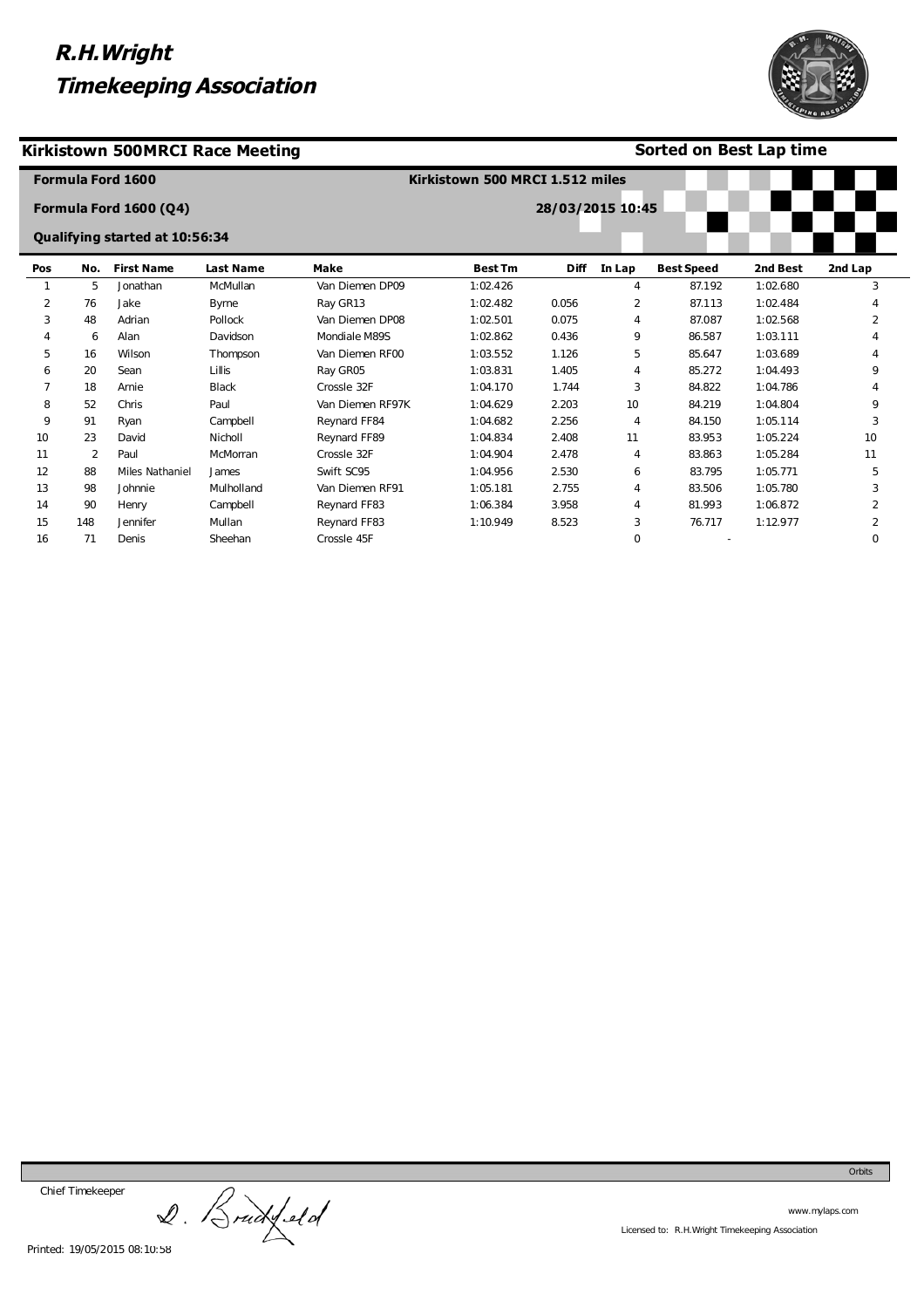#### **Kirkistown 500MRCI Race Meeting**



**Sorted on Laps**

|                |                | <b>Formula Ford 1600</b> |                  |                                             | Kirkistown 500 MRCI 1.512 miles |        |      |                  |                   |                |                |
|----------------|----------------|--------------------------|------------------|---------------------------------------------|---------------------------------|--------|------|------------------|-------------------|----------------|----------------|
|                |                | Formula Ford 1600 1 (R4) |                  |                                             |                                 |        |      | 28/03/2015 13:50 |                   |                |                |
|                |                |                          |                  | Race (15:00 and 1 Laps) started at 13:57:59 |                                 |        |      |                  |                   |                |                |
| Pos            | No.            | <b>First Name</b>        | <b>Last Name</b> | Make                                        | <b>Total Tm</b>                 | Diff   | Laps | Avg. Speed       | <b>Best Speed</b> | <b>Best Tm</b> | In Lap         |
|                | 5              | Jonathan                 | McMullan         | Van Diemen DP09                             | 16:41.408                       |        | 16   | 86.966           | 88.053            | 1:01.815       | 8              |
| 2              | 48             | Adrian                   | Pollock          | Van Diemen DP08                             | 16:47.093                       | 5.685  | 16   | 86.475           | 88.063            | 1:01.808       | 6              |
| 3              | 76             | Jake                     | Byrne            | Ray GR13                                    | 16:47.313                       | 5.905  | 16   | 86.456           | 87.925            | 1:01.905       | $\overline{7}$ |
|                | 6              | Alan                     | Davidson         | Mondiale M89S                               | 16:47.356                       | 5.948  | 16   | 86.452           | 88.116            | 1:01.771       | 6              |
| 5              | 16             | Wilson                   | Thompson         | Van Diemen RF00                             | 16:59.653                       | 18.245 | 16   | 85.410           | 86.506            | 1:02.921       | 12             |
| 6              | 20             | Sean                     | Lillis           | Ray GR05                                    | 17:04.649                       | 23.241 | 16   | 84.993           | 86.237            | 1:03.117       | 11             |
|                | 98             | Johnnie                  | Mulholland       | Van Diemen RF91                             | 17:08.122                       | 26.714 | 16   | 84.706           | 86.588            | 1:02.861       | 12             |
| 8              | 23             | David                    | Nicholl          | Reynard FF89                                | 17:19.122                       | 37.714 | 16   | 83.810           | 85.186            | 1:03.896       | 6              |
| 9              | 18             | Arnie                    | Black            | Crossle 32F                                 | 17:19.360                       | 37.952 | 16   | 83.790           | 85.132            | 1:03.936       | 12             |
| 10             | 88             | Miles Nathaniel          | James            | Swift SC95                                  | 17:20.934                       | 39.526 | 16   | 83.664           | 85.251            | 1:03.847       | 3              |
| 11             | 91             | Ryan                     | Campbell         | Reynard FF84                                | 17:23.646                       | 42.238 | 16   | 83.446           | 86.116            | 1:03.206       | 15             |
| 12             | $\overline{2}$ | Paul                     | McMorran         | Crossle 32F                                 | 17:26.712                       | 45.304 | 16   | 83.202           | 85.174            | 1:03.905       | 14             |
| 13             | 90             | Henry                    | Campbell         | Reynard FF83                                | 17:32.007                       | 50.599 | 16   | 82.783           | 84.321            | 1:04.551       | 15             |
| 14             | 148            | Jennifer                 | Mullan           | Reynard FF83                                | 16:55.468                       | 1 Lap  | 15   | 80.402           | 82.539            | 1:05.945       | 11             |
| Not classified |                |                          |                  |                                             |                                 |        |      |                  |                   |                |                |
| DNF            | 52             | Chris                    | Paul             | Van Diemen RF97K                            | 10:42.726                       | DNF    | 10   | 84.686           | 86.529            | 1:02.904       | $\overline{4}$ |

| <b>Margin of Victory</b> | Avg. Speed | <b>Best Lap Tm</b> | <b>Best Speed</b> | Best Lap by       |
|--------------------------|------------|--------------------|-------------------|-------------------|
| 5.685                    | 86.966     | 1:01.771           | 88.116            | 6 - Alan Davidson |
|                          |            |                    |                   | Orbits            |
| Chief Timekeeper         |            |                    |                   |                   |

Printed: 19/05/2015 08:11:28

www.mylaps.com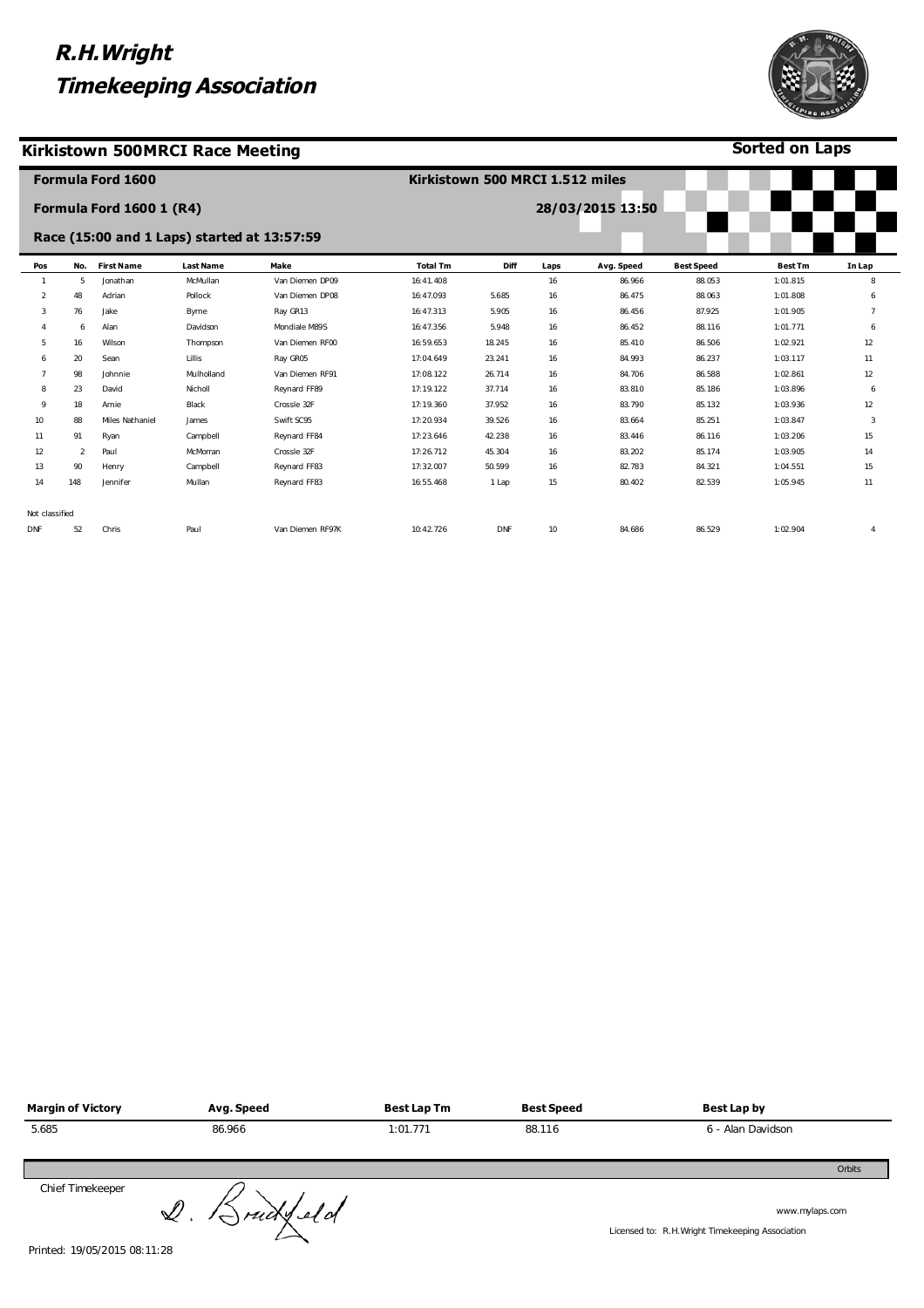#### **Kirkistown 500MRCI Race Meeting**



**Sorted on Laps**

|                |                | <b>Formula Ford 1600</b> |                                             |                  |                 | Kirkistown 500 MRCI 1.512 miles |      |                  |                   |                |        |
|----------------|----------------|--------------------------|---------------------------------------------|------------------|-----------------|---------------------------------|------|------------------|-------------------|----------------|--------|
|                |                | Formula Ford 1600 2 (R9) |                                             |                  |                 |                                 |      | 28/03/2015 15:45 |                   |                |        |
|                |                |                          | Race (15:00 and 1 Laps) started at 16:08:52 |                  |                 |                                 |      |                  |                   |                |        |
| Pos            | No.            | <b>First Name</b>        | <b>Last Name</b>                            | Make             | <b>Total Tm</b> | Diff                            | Laps | Avg. Speed       | <b>Best Speed</b> | <b>Best Tm</b> | In Lap |
|                | 48             | Adrian                   | Pollock                                     | Van Diemen DP08  | 16:49.636       |                                 | 16   | 86.257           | 87.511            | 1:02.198       | 10     |
| $\overline{2}$ | 6              | Alan                     | Davidson                                    | Mondiale M89S    | 16:51.991       | 2.355                           | 16   | 86.056           | 87.706            | 1:02.060       | 5      |
| 3              | 16             | Wilson                   | Thompson                                    | Van Diemen RF00  | 16:57.762       | 8.126                           | 16   | 85.568           | 86.730            | 1:02.758       | 5      |
|                | 20             | Sean                     | Lillis                                      | Ray GR05         | 17:08.585       | 18.949                          | 16   | 84.668           | 85.822            | 1:03.422       | 2      |
| 5              | 91             | Ryan                     | Campbell                                    | Revnard FF84     | 17:11.466       | 21.830                          | 16   | 84.432           | 86.181            | 1:03.158       | 15     |
| 6              | 18             | Arnie                    | Black                                       | Crossle 32F      | 17:12.088       | 22.452                          | 16   | 84.381           | 86.147            | 1:03.183       | 13     |
| $\overline{7}$ | 23             | David                    | Nicholl                                     | Reynard FF89     | 17:14.487       | 24.851                          | 16   | 84.185           | 86.173            | 1:03.164       | 13     |
| 8              | $\overline{a}$ | Paul                     | McMorran                                    | Crossle 32F      | 17:19.520       | 29.884                          | 16   | 83.777           | 85.701            | 1:03.512       |        |
| 9              | 98             | Johnnie                  | Mulholland                                  | Van Diemen RF91  | 17:20.597       | 30.961                          | 16   | 83.691           | 86.830            | 1:02.686       | 11     |
| 10             | 88             | Miles Nathaniel          | James                                       | Swift SC95       | 17:24.134       | 34.498                          | 16   | 83.407           | 85.526            | 1:03.642       | 15     |
| 11             | 90             | Henry                    | Campbell                                    | Reynard FF83     | 17:27.072       | 37.436                          | 16   | 83.173           | 84.877            | 1:04.128       |        |
| 12             | 148            | Jennifer                 | Mullan                                      | Reynard FF83     | 17:54.370       | 1:04.734                        | 16   | 81.060           | 83.187            | 1:05.431       | 12     |
| Not classified |                |                          |                                             |                  |                 |                                 |      |                  |                   |                |        |
| <b>DNF</b>     | 76             | Jake                     | Byrne                                       | Ray GR13         | 15:46.513       | <b>DNF</b>                      | 15   | 86.259           | 87.529            | 1:02.185       | 10     |
| <b>DNF</b>     | 5              | Jonathan                 | McMullan                                    | Van Diemen DP09  | 15:46.868       | <b>DNF</b>                      | 15   | 86.227           | 87.584            | 1:02.146       | 10     |
| <b>DNF</b>     | 52             | Chris                    | Paul                                        | Van Diemen RF97K | 10:50.815       | <b>DNF</b>                      | 10   | 83.634           | 85.256            | 1:03.843       | 6      |

| <b>Margin of Victory</b> | Avg. Speed | Best Lap Tm | <b>Best Speed</b> | Best Lap by       |
|--------------------------|------------|-------------|-------------------|-------------------|
| 2.355                    | 86.257     | 1:02.060    | 87.706            | 6 - Alan Davidson |
|                          |            |             |                   | Orbits            |
| Chiof Timokooner         |            |             |                   |                   |

Chief Timekeeper

Chief Timekeeper<br>Printed: 19/05/2015 08:12:06

www.mylaps.com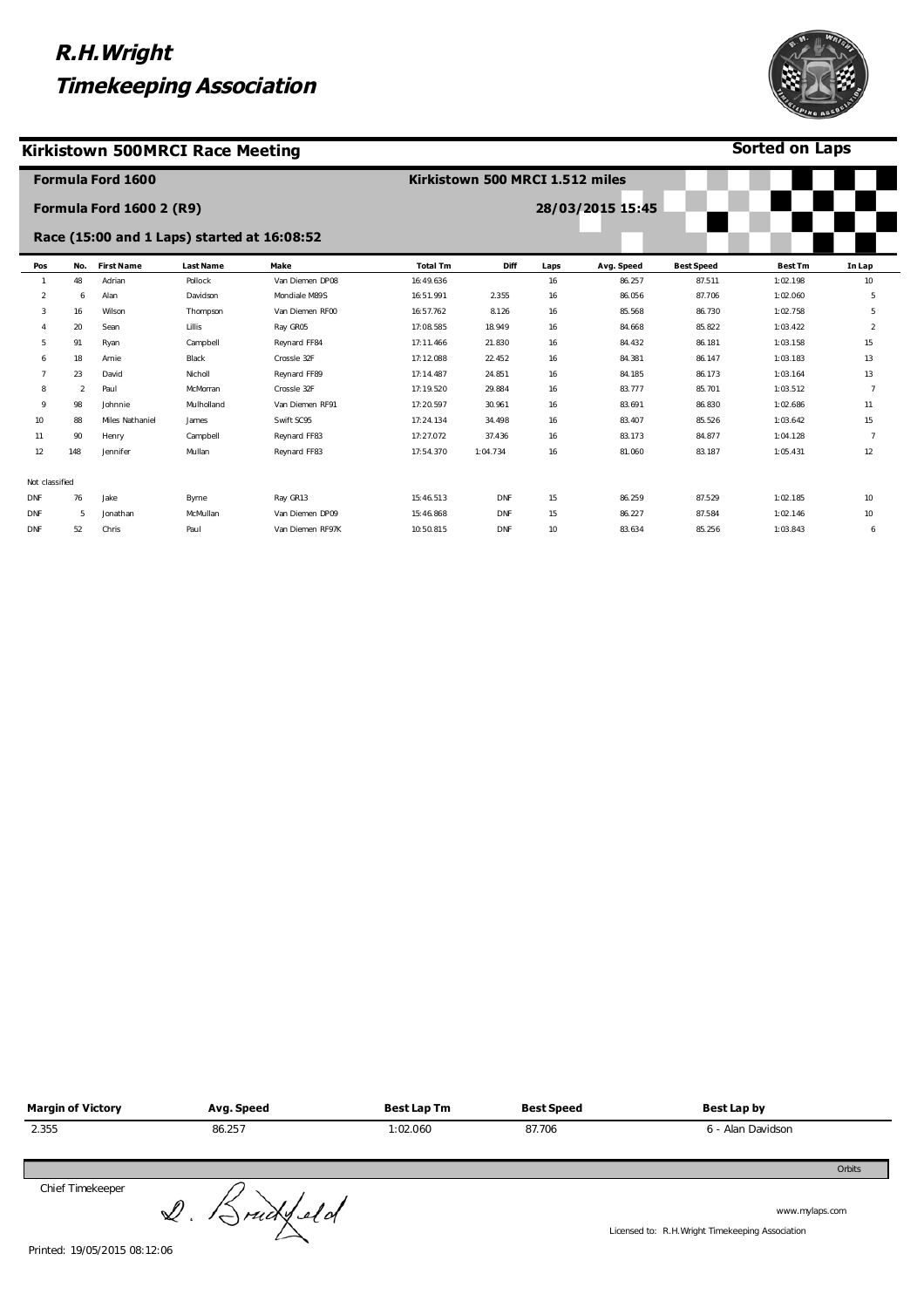#### **Kirkistown 500MRCI Race Meeting**

**Formula Vee** 





|     |                   | Formula Vee (Q1)              |                  |                   |                | 28/03/2015 09:30 |                |                   |          |          |
|-----|-------------------|-------------------------------|------------------|-------------------|----------------|------------------|----------------|-------------------|----------|----------|
|     |                   | Qualifying started at 9:47:50 |                  |                   |                |                  |                |                   |          |          |
| Pos | No.               | <b>First Name</b>             | <b>Last Name</b> | <b>Make</b>       | <b>Best Tm</b> | <b>Diff</b>      | In Lap         | <b>Best Speed</b> | 2nd Best | 2nd Lap  |
|     | 88                | Jimmy                         | Furlong          | Sheane FV94       | 1:07.377       |                  | 7              | 80.785            | 1:07.513 | 9        |
| 2   | 22                | Ray                           | Moore            | Leasone JH004     | 1:07.389       | 0.012            | 9              | 80.770            | 1:07.689 |          |
| 3   | 48                | David                         | O'Brien          | Sheane FV98       | 1:07.660       | 0.283            | 5              | 80.447            | 1:07.898 |          |
|     | 2                 | Kevin                         | Grogan           | Leastone JH002    | 1:07.706       | 0.329            | 7              | 80.392            | 1:08.236 | 2        |
| 5   | $12 \overline{ }$ | David                         | Kelly            | Sheane FV02       | 1:07.759       | 0.382            | 4              | 80.329            | 1:08.238 | 5        |
| 6   |                   | Adam                          | Macauley         | Sheane FV         | 1:07.898       | 0.521            | 6              | 80.165            | 1:07.906 | 8        |
|     | 7                 | Stephen                       | Morrin           | Leastone JH004    | 1:08.263       | 0.886            | $\overline{7}$ | 79.736            | 1:09.019 | 6        |
| 8   | 3                 | Dan                           | Polley           | <b>LOH Sheane</b> | 1:08.277       | 0.900            | 3              | 79.720            | 1:08.502 | 5        |
| 9   | 27                | Colm                          | Blackburn        | Leastone JH002    | 1:08.929       | 1.552            | 7              | 78.966            | 1:09.185 |          |
| 10  | 21                | Justin                        | Costello         | Leasone JH002     | 1:09.076       | 1.699            | 4              | 78.798            | 1:09.096 | 10       |
| 11  | 99                | Paula                         | Moore            | Leastone JH004    | 1:09.200       | 1.823            | 11             | 78.656            | 1:09.489 | 8        |
| 12  | 86                | James                         | Jones            | Sheane FV10       | 1:09.216       | 1.839            | 4              | 78.638            | 1:10.254 | 10       |
| 13  | 26                | Des                           | Foley            | Leastone JH004    | 1:09.229       | 1.852            | $\overline{ }$ | 78.623            | 1:09.917 | 6        |
| 14  | 19                | Anthony                       | Cross            | Sheane FV10       | 1:09.345       | 1.968            | 5              | 78.492            | 1:09.421 | 10       |
| 15  | 55                | Gavin                         | Buckley          | Sheane FV99       | 1:09.504       | 2.127            | 3              | 78.312            | 1:10.045 | 2        |
| 16  | 46                | Shane                         | McBride          | Sheane            | 1:09.829       | 2.452            | 7              | 77.948            | 1:10.276 | 6        |
| 17  | 57                | Ger                           | <b>Byrne</b>     | Sheane FV95       | 1:12.254       | 4.877            | 5              | 75.332            | 1:12.302 | 6        |
| 18  | 15                | Brendan                       | O'Brien          | Leastone JH004    | 1:12.388       | 5.011            | 4              | 75.192            | 1:12.457 | 5        |
| 19  | 69                | Mick                          | Sammon           | Sheane FV99       |                |                  | $\mathbf 0$    |                   |          | $\Omega$ |

Chief Timekeeper

Chief Timekeeper<br>2. Brackfeld



Orbits

www.mylaps.com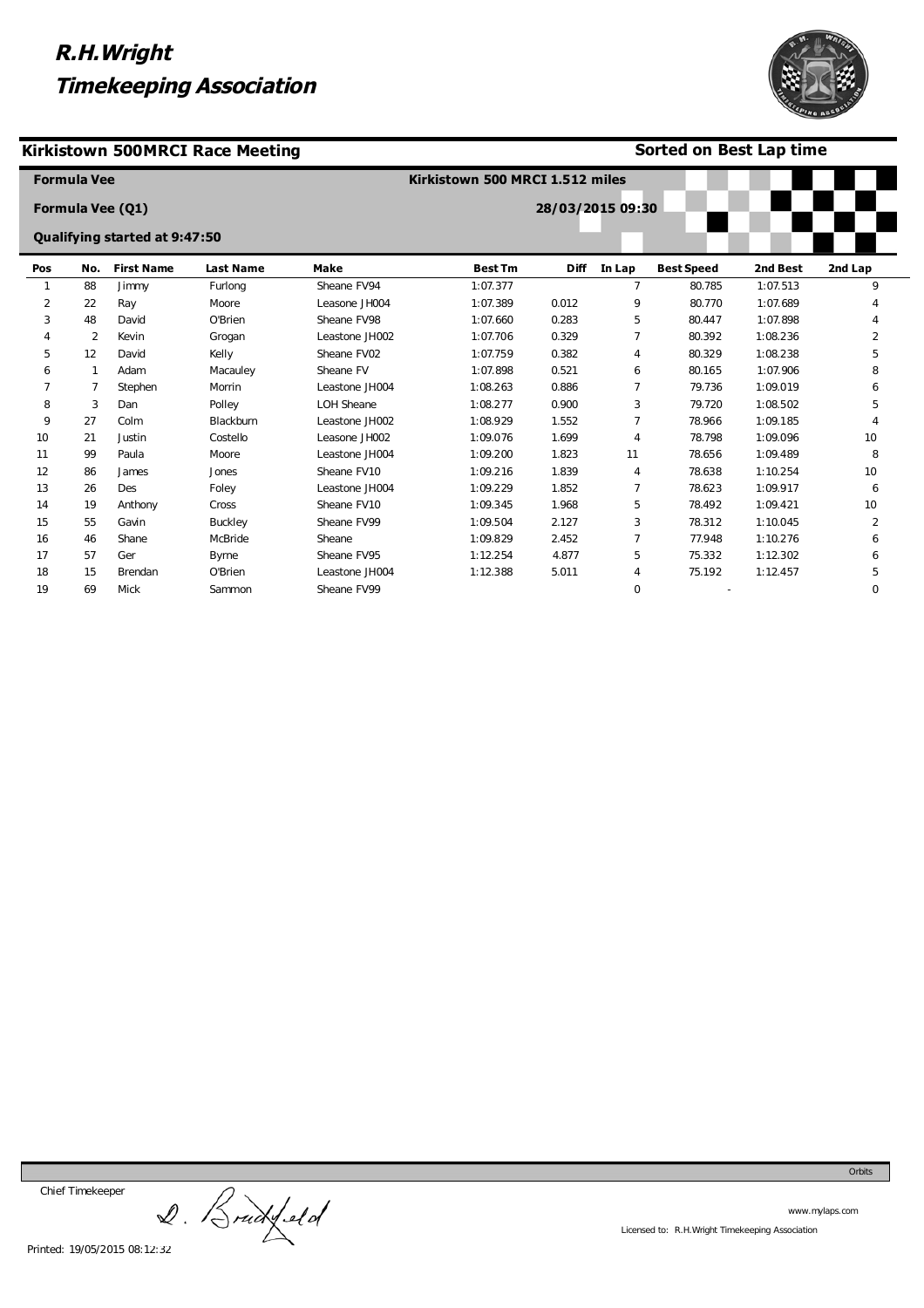#### **Kirkistown 500MRCI Race Meeting**



|                | <b>Formula Vee</b> |                      |                                             |                | Kirkistown 500 MRCI 1.512 miles |            |                |            |                   |                |                |
|----------------|--------------------|----------------------|---------------------------------------------|----------------|---------------------------------|------------|----------------|------------|-------------------|----------------|----------------|
|                |                    | Formula Vee B+C (R2) | Race (10:00 and 1 Laps) started at 12:21:05 |                | 28/03/2015 12:10                |            |                |            |                   |                |                |
| Pos            | No.                | <b>First Name</b>    | <b>Last Name</b>                            | Make           | <b>Total Tm</b>                 | Diff       | Laps           | Avg. Speed | <b>Best Speed</b> | <b>Best Tm</b> | In Lap         |
|                | 55                 | Gavin                | Buckley                                     | Sheane FV99    | 11:37.177                       |            | 10             | 78.072     | 80.017            | 1:08.023       | 10             |
| $\overline{2}$ | 26                 | Des                  | Foley                                       | Leastone JH004 | 11:37.888                       | 0.711      | 10             | 77.993     | 79.773            | 1:08.231       | 5              |
| 3              | 21                 | Justin               | Costello                                    | Leasone JH002  | 11:37.907                       | 0.730      | 10             | 77.991     | 79.525            | 1:08.444       | 9              |
| $\overline{4}$ | 19                 | Anthony              | Cross                                       | Sheane FV10    | 11:38.007                       | 0.830      | 10             | 77.979     | 79.763            | 1:08.240       | 6              |
| 5              | 15                 | Brendan              | O'Brien                                     | Leastone JH004 | 11:45.738                       | 8.561      | 10             | 77.125     | 79.344            | 1:08.600       | $\overline{2}$ |
| 6              | 57                 | Ger                  | Byrne                                       | Sheane FV95    | 11:53.870                       | 16.693     | 10             | 76.247     | 77.812            | 1:09.951       | 3              |
|                | 86                 | James                | Jones                                       | Sheane FV10    | 12:00.180                       | 23.003     | 10             | 75.579     | 79.838            | 1:08.176       | 9              |
| 8              | 99                 | Paula                | Moore                                       | Leastone JH004 | 12:18.503                       | 41.326     | 10             | 73.703     | 79.828            | 1:08.184       | 5              |
| Not classified |                    |                      |                                             |                |                                 |            |                |            |                   |                |                |
| <b>DNF</b>     | 46                 | Shane                | McBride                                     | Sheane         | 4:49.603                        | <b>DNF</b> | $\overline{4}$ | 75.179     | 78.119            | 1:09.676       | 3              |

| Margin of Victory | Avg. Speed | Best Lap Tm | <b>Best Speed</b> | Best Lap by        |
|-------------------|------------|-------------|-------------------|--------------------|
| 0.711             | 78.072     | 1:08.023    | 80.017            | 55 - Gavin Buckley |
|                   |            |             |                   | Orbits             |

Chief Timekeeper

Chief Timekeeper<br>
2. Bruck Lelo

www.mylaps.com

Licensed to: R.H.Wright Timekeeping Association



**Sorted on Laps**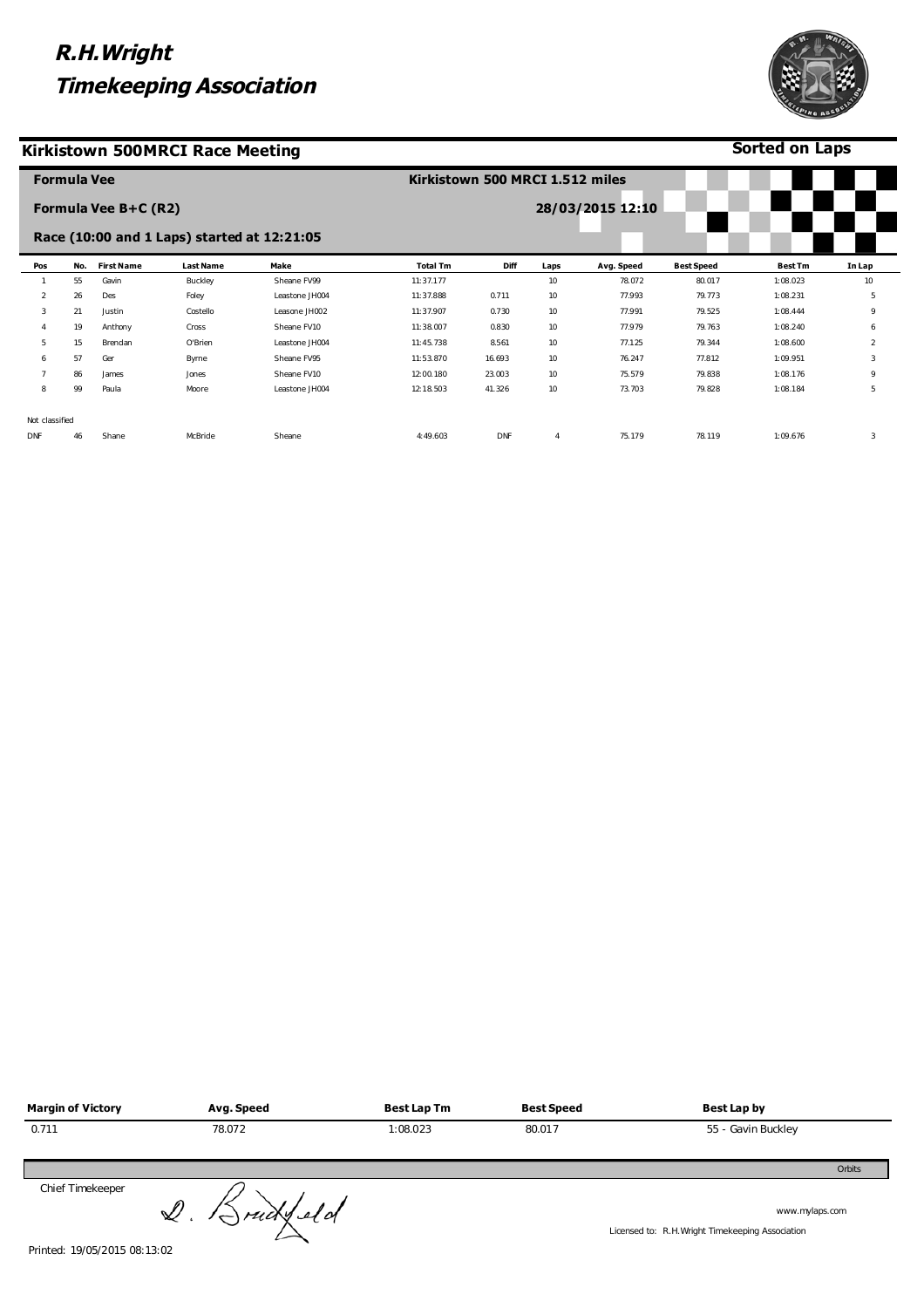#### **Kirkistown 500MRCI Race Meeting**



**Sorted on Laps**

|                | <b>Formula Vee</b> |                    |                                             |                |                 | Kirkistown 500 MRCI 1.512 miles |                |                  |                   |                |                |
|----------------|--------------------|--------------------|---------------------------------------------|----------------|-----------------|---------------------------------|----------------|------------------|-------------------|----------------|----------------|
|                |                    | Formula Vee A (R6) |                                             |                |                 |                                 |                | 28/03/2015 14:40 |                   |                |                |
|                |                    |                    | Race (15:00 and 1 Laps) started at 14:52:53 |                |                 |                                 |                |                  |                   |                |                |
| Pos            | No.                | <b>First Name</b>  | <b>Last Name</b>                            | Make           | <b>Total Tm</b> | Diff                            | Laps           | Avg. Speed       | <b>Best Speed</b> | <b>Best Tm</b> | In Lap         |
| $\mathbf{1}$   | $\overline{2}$     | Kevin              | Grogan                                      | Leastone JH002 | 16:56.799       |                                 | 15             | 80.296           | 82.011            | 1:06.369       | $\overline{2}$ |
| 2              | $\mathbf{1}$       | Adam               | Macauley                                    | Sheane FV      | 16:56.872       | 0.073                           | 15             | 80.291           | 82.262            | 1:06.167       | $\overline{2}$ |
| 3              | 12                 | David              | Kelly                                       | Sheane FV02    | 17:01.542       | 4.743                           | 15             | 79.924           | 81.581            | 1:06.719       | $\overline{2}$ |
|                | 48                 | David              | O'Brien                                     | Sheane FV98    | 17:01.574       | 4.775                           | 15             | 79.921           | 81.426            | 1:06.846       | 15             |
| 5              | 3                  | Dan                | Polley                                      | LOH Sheane     | 17:01.764       | 4.965                           | 15             | 79.906           | 81.915            | 1:06.447       | $\Delta$       |
| 6              | 88                 | Jimmy              | Furlong                                     | Sheane FV94    | 17:04.855       | 8.056                           | 15             | 79.665           | 81.699            | 1:06.623       | 5              |
|                | 21                 | Justin             | Costello                                    | Leasone JH002  | 17:09.910       | 13.111                          | 15             | 79.274           | 81.266            | 1:06.978       | 8              |
| 8              | 26                 | Des                | Foley                                       | Leastone JH004 | 17:09.998       | 13.199                          | 15             | 79.267           | 81.048            | 1:07.158       | 8              |
| 9              | $\overline{7}$     | Stephen            | Morrin                                      | Leastone JH004 | 17:12.509       | 15.710                          | 15             | 79.075           | 81.119            | 1:07.099       | 10             |
| 10             | 55                 | Gavin              | Buckley                                     | Sheane FV99    | 17:12.642       | 15.843                          | 15             | 79.064           | 81.060            | 1:07.148       | 14             |
| 11             | 19                 | Anthony            | Cross                                       | Sheane FV10    | 17:12.864       | 16.065                          | 15             | 79.047           | 80.875            | 1:07.302       | 14             |
| 12             | 99                 | Paula              | Moore                                       | Leastone JH004 | 17:29.877       | 33.078                          | 15             | 77.767           | 79.757            | 1:08.245       | 5              |
| 13             | 86                 | James              | Jones                                       | Sheane FV10    | 17:44.707       | 47.908                          | 15             | 76.683           | 80.461            | 1:07.648       | $\overline{2}$ |
| 14             | 15                 | Brendan            | O'Brien                                     | Leastone JH004 | 17:44.833       | 48.034                          | 15             | 76.674           | 78.660            | 1:09.197       | 3              |
| Not classified |                    |                    |                                             |                |                 |                                 |                |                  |                   |                |                |
| DNF            | 22                 | Ray                | Moore                                       | Leasone JH004  | 10:10.705       | DNF                             | 9              | 80.214           | 81.664            | 1:06.651       | 8              |
| DNF            | 46                 | Shane              | McBride                                     | Sheane         | 8:18.768        | DNF                             | $\overline{7}$ | 76.391           | 79.383            | 1:08.567       |                |
| DNF            | 27                 | Colm               | Blackburn                                   | Leastone JH002 | 5:50.480        | <b>DNF</b>                      | 5              | 77.651           | 80.071            | 1:07.977       | 2              |
| <b>DNS</b>     | 57                 | Ger                | Byrne                                       | Sheane FV95    |                 | <b>DNS</b>                      |                |                  |                   |                | $\mathbf 0$    |
|                |                    |                    |                                             |                |                 |                                 |                |                  |                   |                |                |

| <b>Margin of Victory</b> | Avg. Speed | Best Lap Tm | <b>Best Speed</b> | Best Lap by       |
|--------------------------|------------|-------------|-------------------|-------------------|
| 0.073                    | 80.296     | 1:06.167    | 82.262            | 1 - Adam Macauley |
|                          |            |             |                   | Orbits            |
|                          | $-$        |             |                   |                   |

Chief Timekeeper

Chief Timekeeper<br>
2. Bruck Lelo

www.mylaps.com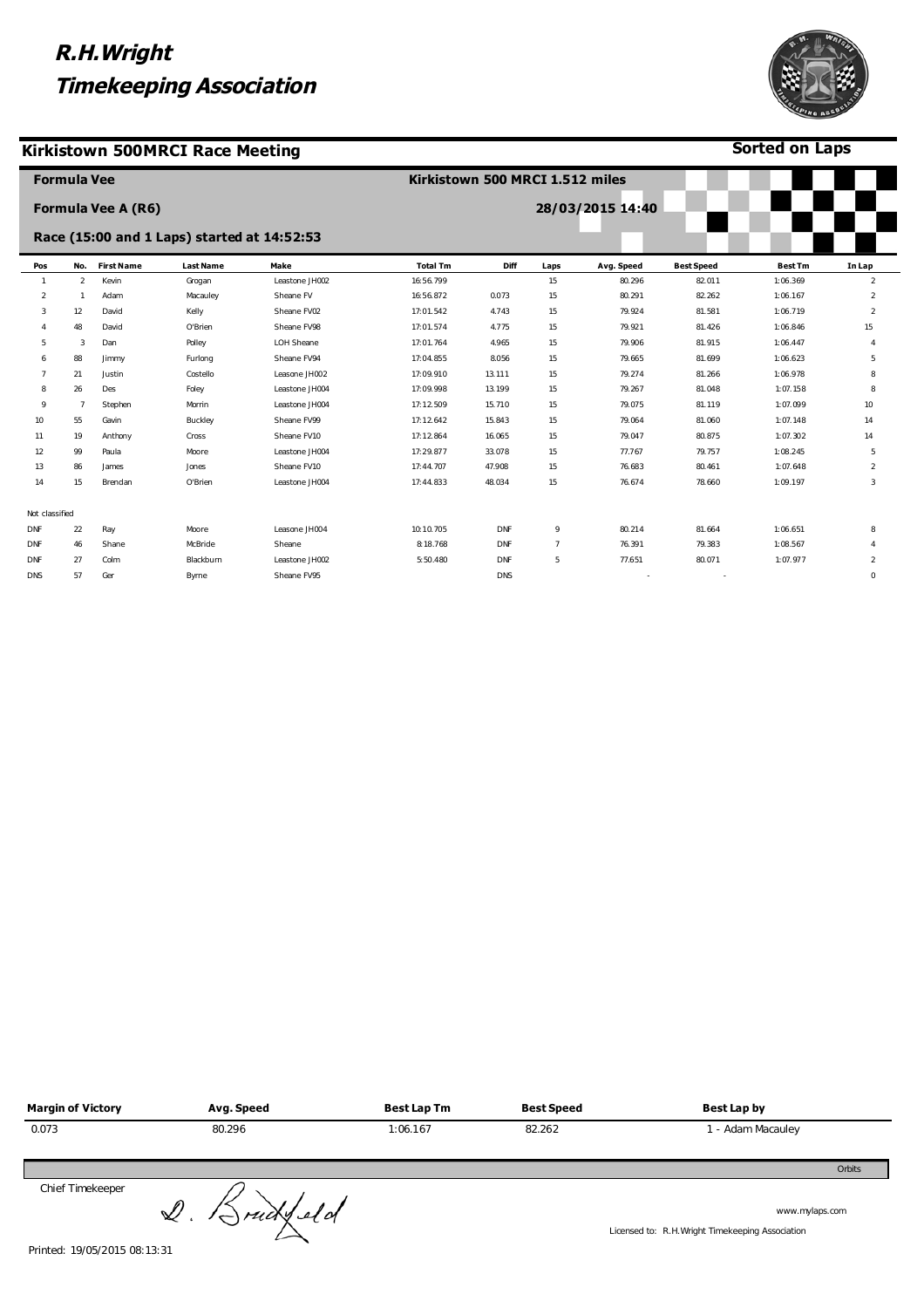



#### **Sorted on Best Lap time**

|                                | <b>Roadsports</b> |                   |                  |                     | Kirkistown 500 MRCI 1.512 miles |                  |        |                   |          |          |
|--------------------------------|-------------------|-------------------|------------------|---------------------|---------------------------------|------------------|--------|-------------------|----------|----------|
|                                | Roadsports (Q3)   |                   |                  |                     |                                 | 28/03/2015 10:20 |        |                   |          |          |
| Qualifying started at 10:35:38 |                   |                   |                  |                     |                                 |                  |        |                   |          |          |
| Pos                            | No.               | <b>First Name</b> | <b>Last Name</b> | Make                | <b>Best Tm</b>                  | <b>Diff</b>      | In Lap | <b>Best Speed</b> | 2nd Best | 2nd Lap  |
|                                | 20                | Jim               | Larkham          | 1.3 Radical PR06    | 1:01.270                        |                  | 11     | 88.837            | 1:01.740 | 12       |
| 2                              | 80                | Paul              | Conn             | 2.0 Crossle 47S     | 1:03.224                        | 1.954            | 4      | 86.091            | 1:03.475 |          |
| 3                              | 56                | John              | Benson           | 2.0 Crossle 37S     | 1:03.991                        | 2.721            | 9      | 85.059            | 1:04.033 | 8        |
| 4                              | 6                 | lain              | Leinster         | 1.0 Westfield Honda | 1:04.778                        | 3.508            | 6      | 84.026            | 1:04.863 | 9        |
| 5                              | 15                | Paul              | Thompson         | 1.0 Stryker Honda   | 1:05.621                        | 4.351            | 4      | 82.946            | 1:05.623 |          |
| 6                              | 46                | Trevor            | Allen            | 1.0 GMS Honda       | 1:05.727                        | 4.457            | 13     | 82.813            | 1:06.122 |          |
|                                | 34                | Mark              | Francis          | 1.0 GMS Honda       | 1:05.887                        | 4.617            | 2      | 82.611            | 1:05.954 | 3        |
| 8                              | 25                | Graham            | Moore            | 1.0 GMS Honda       | 1:06.171                        | 4.901            | 6      | 82.257            | 1:06.209 | 12       |
| 9                              | 44                | Richard           | Francis          | 1.0 GMS Honda       | 1:07.378                        | 6.108            | 9      | 80.783            | 1:07.568 | 6        |
| 10                             | 111               | Davis             | <b>Buick</b>     | 1.0 Reis Aero Honda | 1:07.704                        | 6.434            | 10     | 80.394            | 1:07.726 | 8        |
| 11                             | 8                 | Laurence          | Mawhinney        | 1.0 Westfield Honda | 1:08.711                        | 7.441            | 6      | 79.216            | 1:08.949 | 9        |
| 12                             | 16                | lan               | Stewart          | 1.0 Westfield Honda |                                 |                  | 0      |                   |          | $\Omega$ |
| 13                             | 23                | Alex              | McConnell        | 1.0 Westfield Honda |                                 |                  | 0      |                   |          | $\Omega$ |
| 14                             | 33                | Wesley            | McCreary         | 1.0 Westfield Honda |                                 |                  | 0      |                   |          | 0        |

Chief Timekeeper

Chief Timekeeper<br>
2. Bruckfeld

Orbits

www.mylaps.com Licensed to: R.H.Wright Timekeeping Association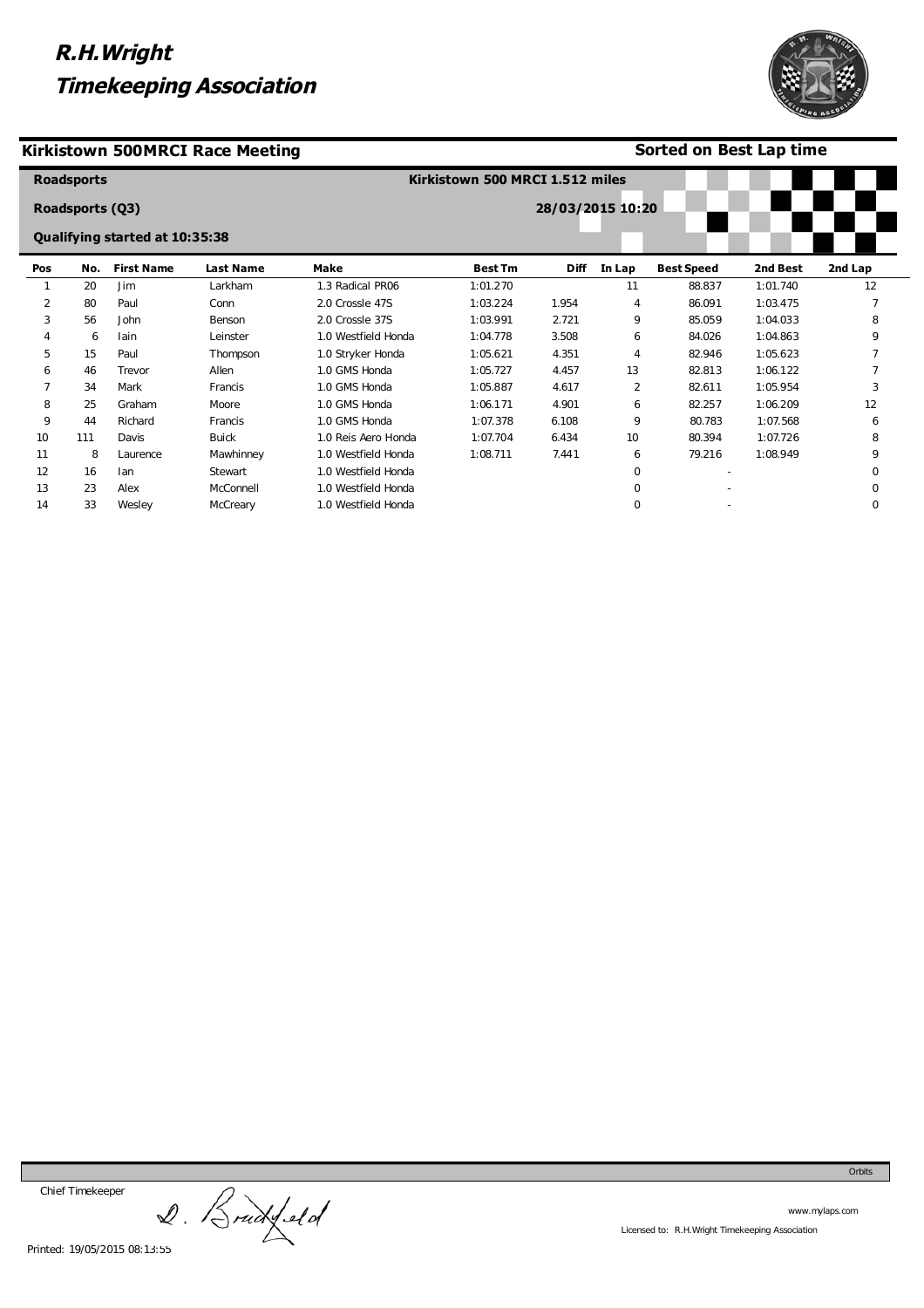#### **Kirkistown 500MRCI Race Meeting**



**Sorted on Laps**

|                | <b>Roadsports</b> |                   |                                             |                     | Kirkistown 500 MRCI 1.512 miles |            |      |                  |                   |                |                |  |
|----------------|-------------------|-------------------|---------------------------------------------|---------------------|---------------------------------|------------|------|------------------|-------------------|----------------|----------------|--|
|                |                   | Roadsports 1 (R3) |                                             |                     |                                 |            |      | 28/03/2015 13:30 |                   |                |                |  |
|                |                   |                   | Race (12:00 and 1 Laps) started at 13:36:43 |                     |                                 |            |      |                  |                   |                |                |  |
| Pos            |                   | No. First Name    | <b>Last Name</b>                            | Make                | <b>Total Tm</b>                 | Diff       | Laps | Avg. Speed       | <b>Best Speed</b> | <b>Best Tm</b> | In Lap         |  |
| Roadsports B   |                   |                   |                                             |                     |                                 |            |      |                  |                   |                |                |  |
| $\mathbf{1}$   | 34                | Mark              | Francis                                     | 1.0 GMS Honda       | 14:16.348                       |            | 13   | 82.629           | 84.924            | 1:04.093       | 4              |  |
| $\overline{2}$ | 6                 | lain              | Leinster                                    | 1.0 Westfield Honda | 14:16.514                       | 0.166      | 13   | 82.613           | 85.657            | 1:03.544       | 13             |  |
| 3              | 25                | Graham            | Moore                                       | 1.0 GMS Honda       | 14:17.949                       | 1.601      | 13   | 82.475           | 84.285            | 1:04.579       | 6              |  |
|                | 15                | Paul              | Thompson                                    | 1.0 Stryker Honda   | 14:30.433                       | 14.085     | 13   | 81.292           | 84.307            | 1:04.562       | 10             |  |
| 5              | 44                | Richard           | Francis                                     | 1.0 GMS Honda       | 14:35.418                       | 19.070     | 13   | 80.829           | 82.594            | 1:05.901       | 3              |  |
| 6              | 8                 | Laurence          | Mawhinney                                   | 1.0 Westfield Honda | 14:50.842                       | 34.494     | 13   | 79.430           | 80.725            | 1:07.427       | $\overline{4}$ |  |
| $\overline{7}$ | 111               | Davis             | Buick                                       | 1.0 Reis Aero Honda | 14:28.374                       | 1 Lap      | 12   | 75.217           | 81.797            | 1:06.543       | $\overline{4}$ |  |
| Not classified |                   |                   |                                             |                     |                                 |            |      |                  |                   |                |                |  |
| <b>DNF</b>     | 46                | Trevor            | Allen                                       | 1.0 GMS Honda       | 11:04.450                       | <b>DNF</b> | 10   | 81.918           | 83.967            | 1:04.823       | 9              |  |
| DNF            | 16                | lan               | Stewart                                     | 1.0 Westfield Honda | 9:26.934                        | DNF        | 8    | 76.806           | 79.519            | 1:08.449       | 8              |  |
| Roadsports C   |                   |                   |                                             |                     |                                 |            |      |                  |                   |                |                |  |
|                | 20                | Jim               | Larkham                                     | 1.3 Radical PR06    | 13:51.620                       |            | 13   | 85.086           | 87.982            | 1:01.865       | 13             |  |
| 2              | 80                | Paul              | Conn                                        | 2.0 Crossle 47S     | 13:52.811                       | 1.191      | 13   | 84.964           | 87.158            | 1:02.450       | 13             |  |
| 3              | 56                | John              | Benson                                      | 2.0 Crossle 37S     | 13:54.015                       | 2.395      | 13   | 84.842           | 86.585            | 1:02.863       | $\mathsf{Q}$   |  |

| <b>Margin of Victory</b> | Avg. Speed | Best Lap Tm | <b>Best Speed</b> | Best Lap by      |
|--------------------------|------------|-------------|-------------------|------------------|
| 1.191                    | 85.086     | 1:01.865    | 87.982            | 20 - Jim Larkham |
|                          |            |             |                   | Orbits           |

Chief Timekeeper

www.mylaps.com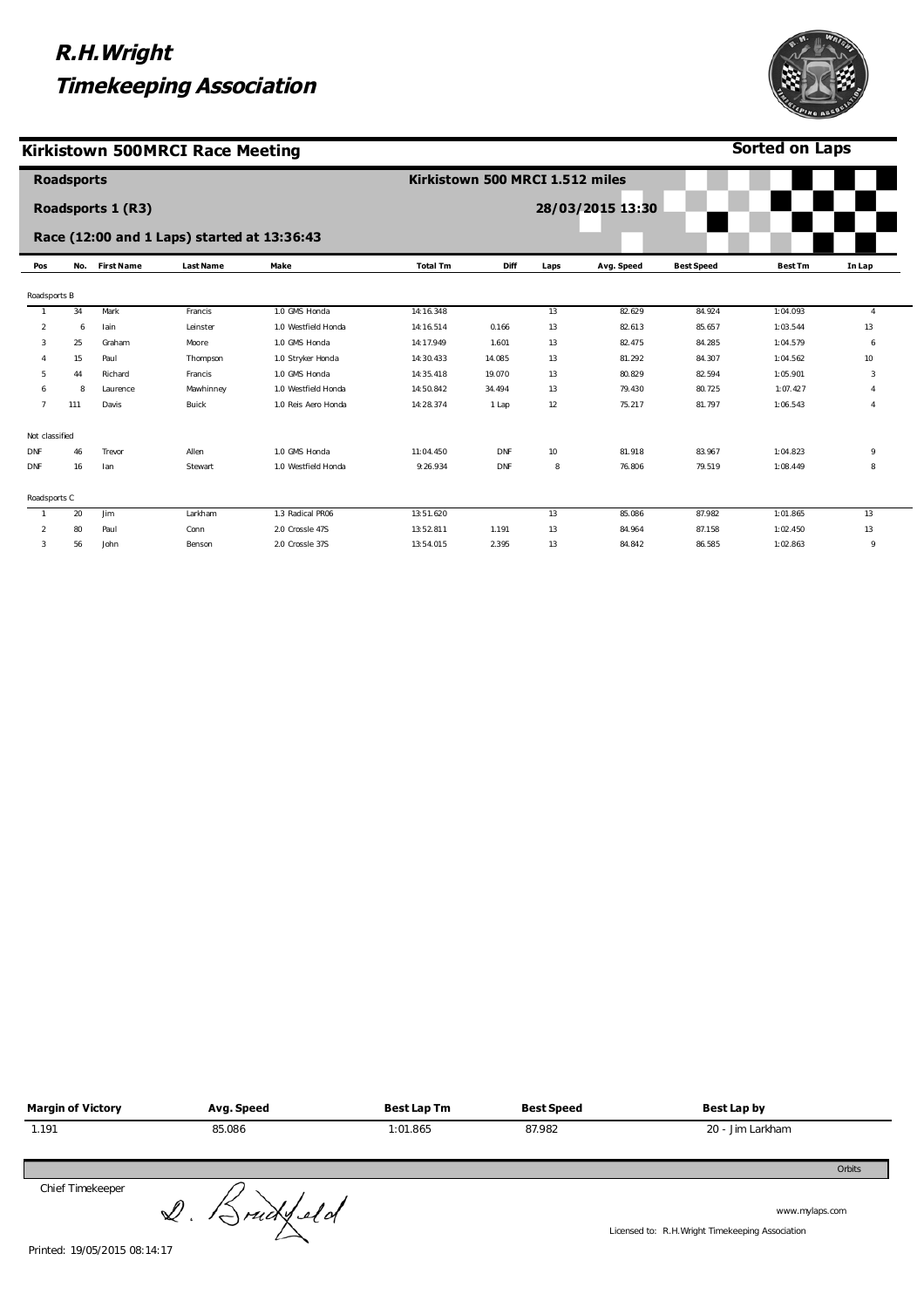#### **Kirkistown 500MRCI Race Meeting**



|                | <b>Roadsports</b> |                   |                                             |                     | Kirkistown 500 MRCI 1.512 miles |             |      |                  |                   |                |                  |
|----------------|-------------------|-------------------|---------------------------------------------|---------------------|---------------------------------|-------------|------|------------------|-------------------|----------------|------------------|
|                |                   | Roadsports 2 (R8) | Race (12:00 and 1 Laps) started at 15:46:06 |                     |                                 |             |      | 28/03/2015 15:30 |                   |                |                  |
| Pos            |                   | No. First Name    | <b>Last Name</b>                            | Make                | <b>Total Tm</b>                 | <b>Diff</b> | Laps | Avg. Speed       | <b>Best Speed</b> | <b>Best Tm</b> | In Lap           |
| Roadsports B   |                   |                   |                                             |                     |                                 |             |      |                  |                   |                |                  |
| $\mathbf{1}$   | 6                 | lain              | Leinster                                    | 1.0 Westfield Honda | 14:03.477                       |             | 13   | 83.890           | 85.143            | 1:03.928       | 8                |
| $\overline{2}$ | 34                | Mark              | Francis                                     | 1.0 GMS Honda       | 14:10.878                       | 7.401       | 13   | 83.160           | 84.544            | 1:04.381       | 5                |
| 3              | 25                | Graham            | Moore                                       | 1.0 GMS Honda       | 14:15.105                       | 11.628      | 13   | 82.749           | 84.019            | 1:04.783       | 8                |
|                | 15                | Paul              | Thompson                                    | 1.0 Stryker Honda   | 14:22.838                       | 19.361      | 13   | 82.008           | 84.520            | 1:04.399       | $\overline{7}$   |
| 5              | 44                | Richard           | Francis                                     | 1.0 GMS Honda       | 14:24.370                       | 20.893      | 13   | 81.862           | 83.264            | 1:05.371       | 9                |
| 6              | 111               | Davis             | Buick                                       | 1.0 Reis Aero Honda | 14:46.671                       | 43.194      | 13   | 79.803           | 81.515            | 1:06.773       | 10               |
| $\overline{7}$ | 8                 | Laurence          | Mawhinney                                   | 1.0 Westfield Honda | 14:48.800                       | 45.323      | 13   | 79.612           | 80.899            | 1:07.282       | 8                |
| Not classified |                   |                   |                                             |                     |                                 |             |      |                  |                   |                |                  |
| <b>DNS</b>     | 46                | Trevor            | Allen                                       | 1.0 GMS Honda       |                                 | <b>DNS</b>  |      |                  |                   |                | 0                |
| Roadsports C   |                   |                   |                                             |                     |                                 |             |      |                  |                   |                |                  |
| $\mathbf{1}$   | 20                | Jim               | Larkham                                     | 1.3 Radical PR06    | 13:50.597                       |             | 13   | 85.191           | 87.989            | 1:01.860       | 3                |
| $\overline{2}$ | 56                | John              | Benson                                      | 2.0 Crossle 37S     | 13:53.415                       | 2.818       | 13   | 84.903           | 86.573            | 1:02.872       | 11               |
| 3              | 80                | Paul              | Conn                                        | 2.0 Crossle 47S     | 14:00.767                       | 10.170      | 13   | 84.160           | 87.622            | 1:02.119       | 10 <sup>10</sup> |

| <b>Margin of Victory</b>                         | Avg. Speed | <b>Best Lap Tm</b> | <b>Best Speed</b> | Best Lap by      |        |
|--------------------------------------------------|------------|--------------------|-------------------|------------------|--------|
| 2.818                                            | 85.191     | 1:01.860           | 87.989            | 20 - Jim Larkham |        |
|                                                  |            |                    |                   |                  |        |
| $\sim$ $\sim$ $\sim$ $\sim$ $\sim$ $\sim$ $\sim$ | ⌒          |                    |                   |                  | Orbits |

Chief Timekeeper

Chief Timekeeper<br>Printed: 19/05/2015 08:14:54

www.mylaps.com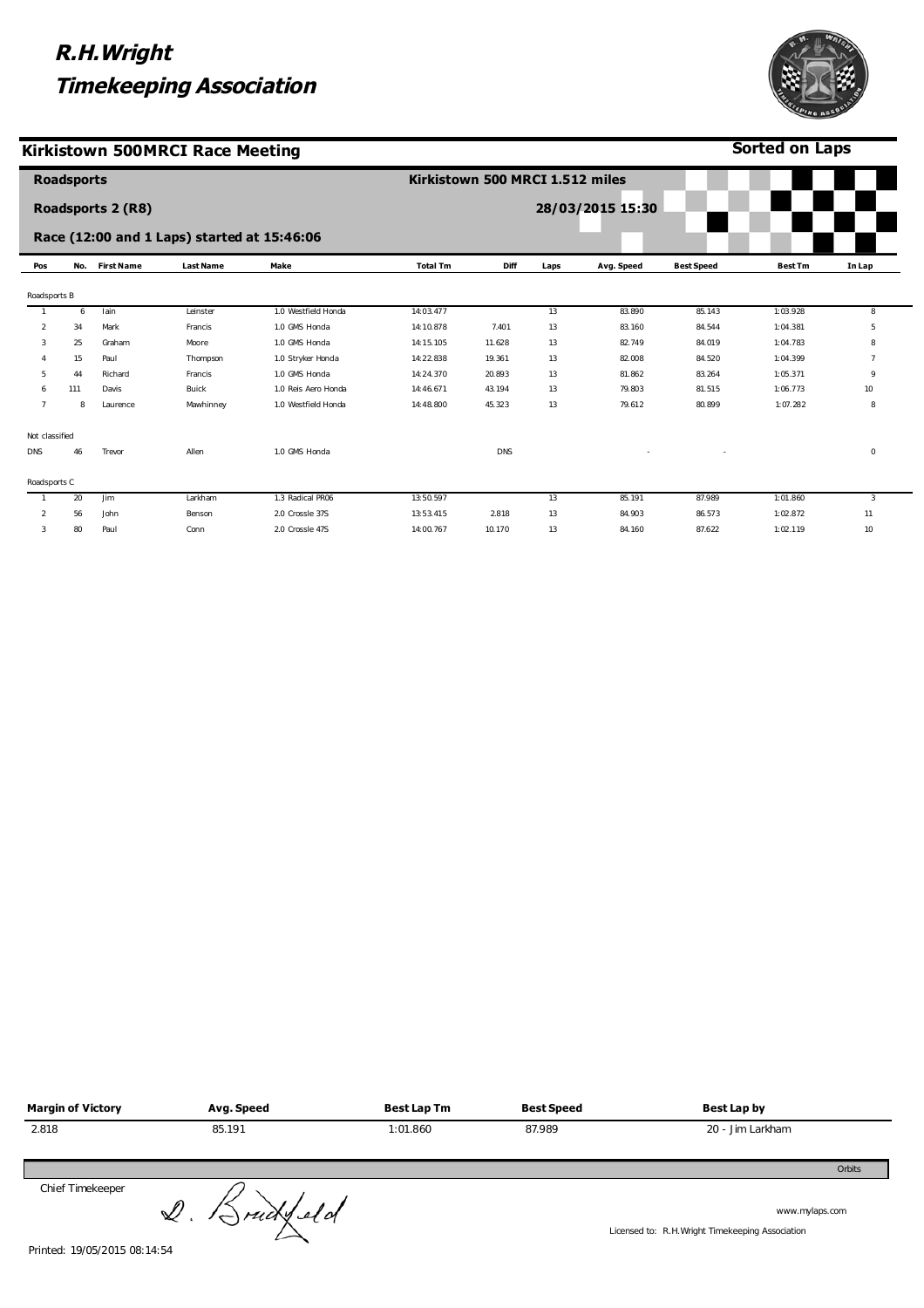

#### **Kirkistown 500MRCI Race Meeting**

#### **Sorted on Best Lap time**

|                          | Saloon/GT      |                                |            |                     |                | Kirkistown 500 MRCI 1.512 miles |                |                   |          |         |  |
|--------------------------|----------------|--------------------------------|------------|---------------------|----------------|---------------------------------|----------------|-------------------|----------|---------|--|
|                          | Saloon/GT (Q5) |                                |            |                     |                | 28/03/2015 11:10                |                |                   |          |         |  |
|                          |                | Qualifying started at 11:26:17 |            |                     |                |                                 |                |                   |          |         |  |
| Pos                      | No.            | <b>First Name</b>              | Last Name  | Make                | <b>Best Tm</b> | <b>Diff</b>                     | In Lap         | <b>Best Speed</b> | 2nd Best | 2nd Lap |  |
|                          | 61             | James                          | Turkington | 2.0t SEAT Cupra     | 1:02.709       |                                 | 10             | 86.798            | 1:02.735 | 13      |  |
| $\overline{\mathcal{L}}$ | 59             | Richard                        | Ryan       | 3.2 BMW M3 Compact  | 1:02.833       | 0.124                           | 4              | 86.627            | 1:02.898 | 6       |  |
| 3                        | 27             | Hugh                           | McEvoy     | 2.0 Lotus Elise     | 1:03.401       | 0.692                           | 9              | 85.851            | 1:03.453 | 11      |  |
|                          | 82             | Stephen                        | Traub      | 2.3 Honda Integra   | 1:03.720       | 1.011                           | 12             | 85.421            | 1:03.879 | 10      |  |
| 5                        | 95             | Aiden                          | Vance      | 2.0 Honda Civic     | 1:03.867       | 1.158                           | 8              | 85.224            | 1:03.972 | 6       |  |
| 6                        | 33             | Donal                          | O'Neill    | 1.8t SEAT Cupra     | 1:06.006       | 3.297                           | 12             | 82.463            | 1:06.024 | 11      |  |
| $\overline{\phantom{a}}$ | 2              | Peter                          | Carvill    | 3.2 Vauxhall Vectra | 1:06.169       | 3.460                           | 11             | 82.259            | 1:06.705 | 12      |  |
| 8                        | 159            | Eddie                          | Kinirons   | 3.2 BMW M3          | 1:06.811       | 4.102                           | 11             | 81.469            | 1:07.785 |         |  |
| 9                        | 66             | Andrew                         | Armstrong  | 1.6 Honda Civic     | 1:08.242       | 5.533                           | $\overline{2}$ | 79.761            | 1:19.989 |         |  |

Chief Timekeeper

Chief Timekeeper<br>2. Bruckfeld

www.mylaps.com Licensed to: R.H.Wright Timekeeping Association

Orbits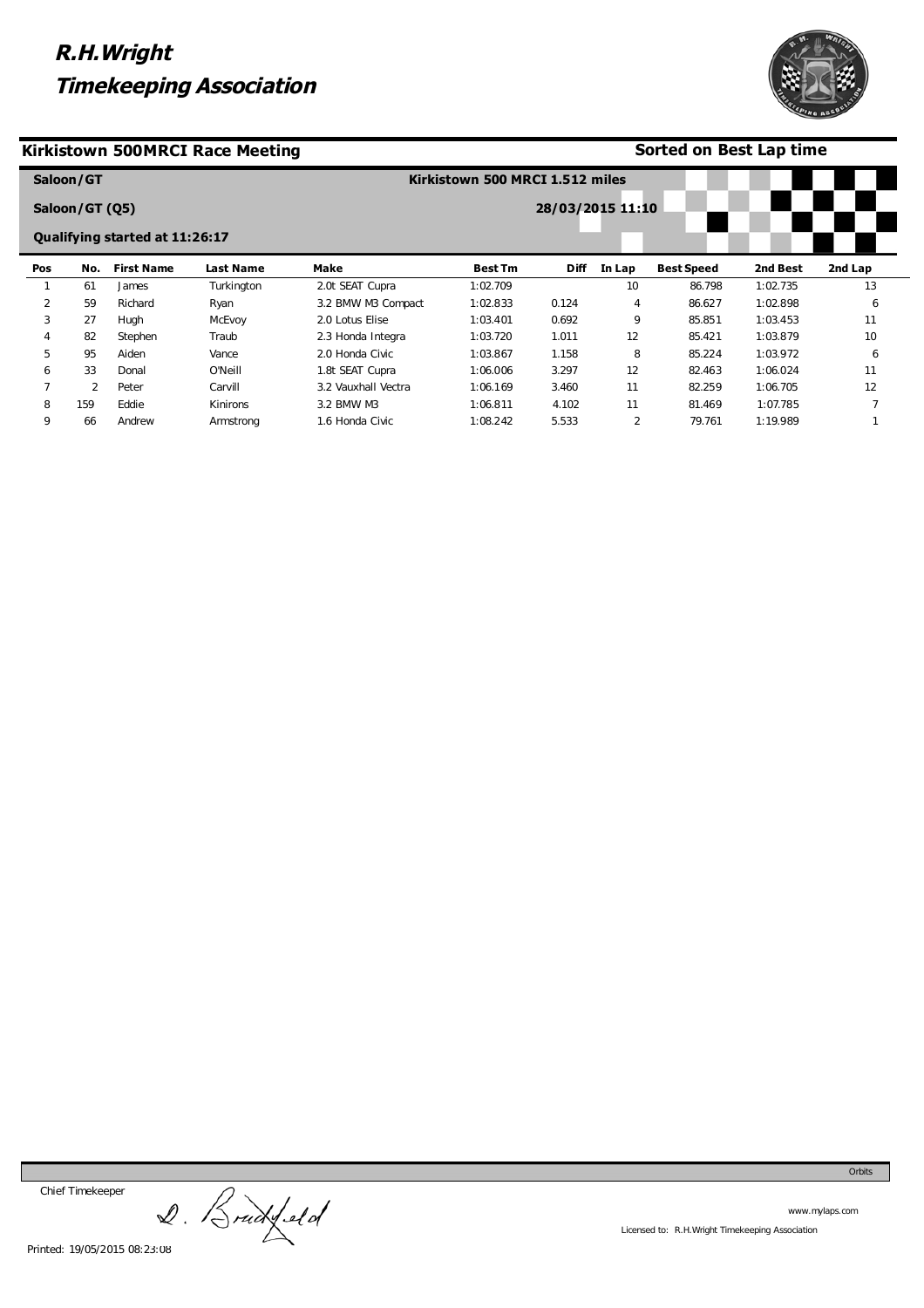

**Sorted on Laps**

**Kirkistown 500MRCI Race Meeting** 

DNF DNF DNF

59 66 Richard Andrew

Ryan Armstrong 3.2 BMW M3 Compact 1.6 Honda Civic

|                | Saloon/GT      |                  |                                             |                     |                 | Kirkistown 500 MRCI 1.512 miles |      |                  |                   |                |        |
|----------------|----------------|------------------|---------------------------------------------|---------------------|-----------------|---------------------------------|------|------------------|-------------------|----------------|--------|
|                |                | Saloon/GT 1 (R5) |                                             |                     |                 |                                 |      | 28/03/2015 14:15 |                   |                |        |
|                |                |                  | Race (12:00 and 1 Laps) started at 14:22:41 |                     |                 |                                 |      |                  |                   |                |        |
| Pos            |                | No. First Name   | <b>Last Name</b>                            | Make                | <b>Total Tm</b> | Diff                            | Laps | Avg. Speed       | <b>Best Speed</b> | <b>Best Tm</b> | In Lap |
| GT             |                |                  |                                             |                     |                 |                                 |      |                  |                   |                |        |
|                | 27             | Hugh             | McEvoy                                      | 2.0 Lotus Elise     | 13:51.186       |                                 | 13   | 85.130           | 87.782            | 1:02.006       | 12     |
| Libre Saloons  |                |                  |                                             |                     |                 |                                 |      |                  |                   |                |        |
|                | 82             | Stephen          | Traub                                       | 2.3 Honda Integra   | 13:50.555       |                                 | 13   | 85.195           | 86.855            | 1:02.668       | 8      |
| $\overline{2}$ | 61             | James            | Turkington                                  | 2.0t SEAT Cupra     | 13:50.953       | 0.398                           | 13   | 85.154           | 87.998            | 1:01.854       | 11     |
| 3              | 33             | Donal            | O'Neill                                     | 1.8t SEAT Cupra     | 14:34.115       | 43.560                          | 13   | 80.950           | 82.950            | 1:05.618       | 12     |
|                | 159            | Eddie            | Kinirons                                    | 3.2 BMW M3          | 14:40.271       | 49.716                          | 13   | 80.383           | 82.443            | 1:06.022       | 9      |
| 5              | 95             | Aiden            | Vance                                       | 2.0 Honda Civic     | 14:26.655       | 5 Laps                          | 8    | 50.244           | 85.274            | 1:03.830       | 5      |
| Not classified |                |                  |                                             |                     |                 |                                 |      |                  |                   |                |        |
| DNF            | $\overline{2}$ | Peter            | Carvill                                     | 3.2 Vauxhall Vectra | 10:13.414       | DNF                             | 9    | 79.860           | 81.835            | 1:06.512       | 8      |

DNF DNF

4

81.810 - 86.812 - 1:02.699

4 0

4:26.129 5.877

| Margin of Victory | Avg. Speed | Best Lap Tm | <b>Best Speed</b> | Best Lap by           |
|-------------------|------------|-------------|-------------------|-----------------------|
| 0.398             | 85.195     | 1:01.854    | 87.998            | 61 - James Turkington |
|                   |            |             |                   | Orbits                |

Chief Timekeeper

Chief Timekeeper<br>
2. Bruck Lelo

www.mylaps.com